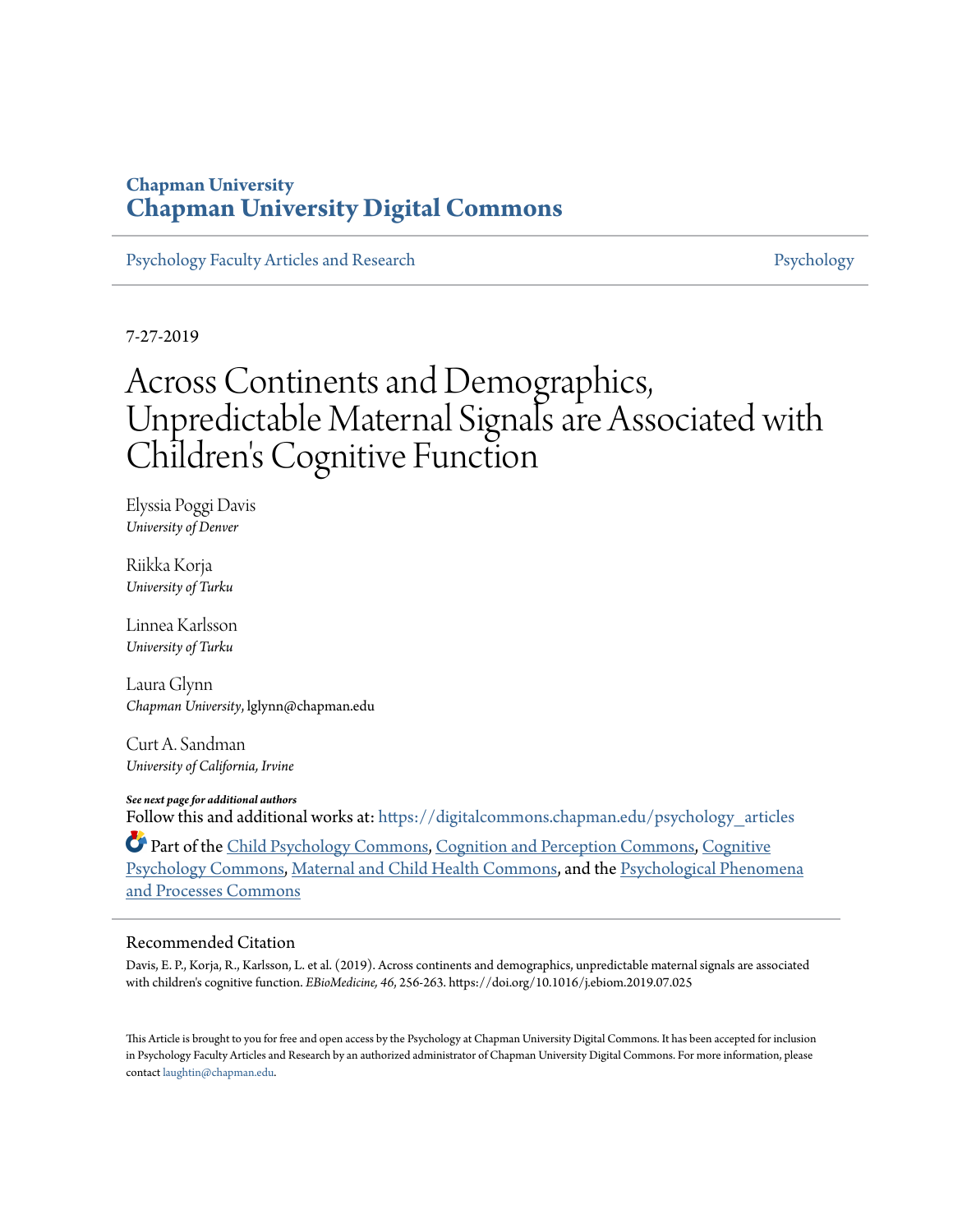## Across Continents and Demographics, Unpredictable Maternal Signals are Associated with Children's Cognitive Function

### **Comments**

This article was originally published in *EBioMedicine*, volume 46, in 2019. [DOI: 10.1016/j.ebiom.2019.07.025](https://doi.org/10.1016/j.ebiom.2019.07.025)

# Creative Commons License<br> **@ 089**

This work is licensed under a [Creative Commons Attribution-Noncommercial-No Derivative Works 4.0](https://creativecommons.org/licenses/by-nc-nd/4.0/) [License.](https://creativecommons.org/licenses/by-nc-nd/4.0/)

### **Copyright**

The authors

#### **Authors**

Elyssia Poggi Davis, Riikka Korja, Linnea Karlsson, Laura Glynn, Curt A. Sandman, Brian Vegetabile, Eeva-Leena Kataja, Saara Nolvi, Eija Sinervä, Juho Pelto, Hasse Karlsson, Hal S. Stern, and Tallie Z. Baram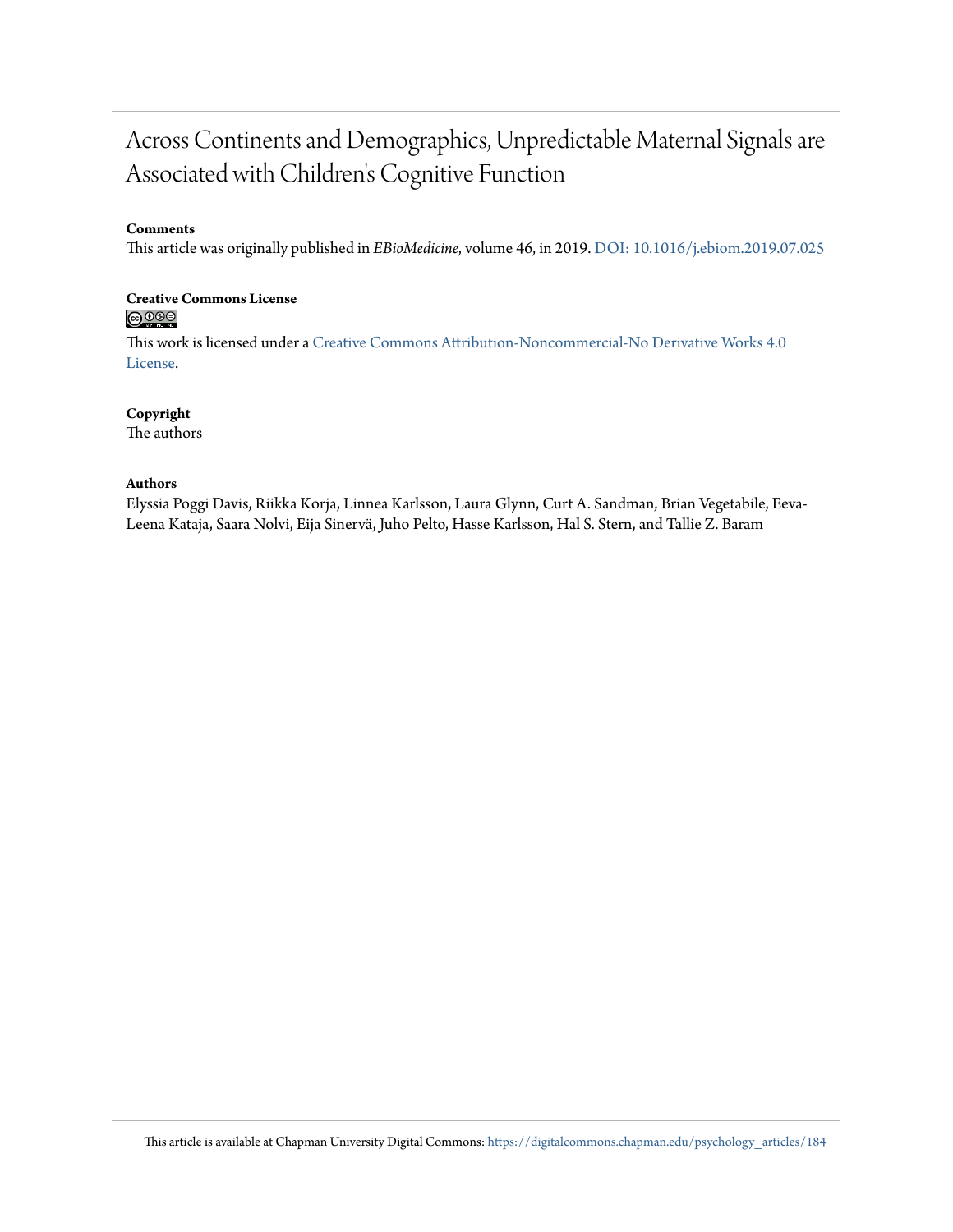Contents lists available at [ScienceDirect](http://www.sciencedirect.com/science/journal/)

EBioMedicine

**EBioMedicine Published by THE LANCET** 

journal homepage: <www.ebiomedicine.com>

## Across continents and demographics, unpredictable maternal signals are associated with children's cognitive function



Elysia Poggi Davis <sup>a,b,</sup>\*, Riikka Korja <sup>c,d</sup>, Linnea Karlsson <sup>d,e</sup>, Laura M. Glynn <sup>b,f</sup>, Curt A. Sandman <sup>b</sup>, Brian Vegetabile <sup>g</sup>, Eeva-Leena Kataja <sup>d,c</sup>, Saara Nolvi <sup>d</sup>, Eija Sinervä <sup>d</sup>, Juho Pelto <sup>d</sup>, Hasse Karlsson <sup>d,h</sup>, Hal S. Stern<sup>g</sup>, Tallie Z. Baram i,j,k

<sup>a</sup> Department of Psychology, University of Denver, Denver, CO, USA

<sup>c</sup> Department of Psychology, University of Turku, Turku, Finland

<sup>d</sup> Institute of Clinical Medicine, Turku Brain and Mind Center, FinnBrain Birth Cohort Study, University of Turku, Turku, Finland

<sup>e</sup> Institute of Clinical Medicine, Department of Child Psychiatry, University of Turku and Turku University Hospital, Turku, Finland

<sup>f</sup> Department of Psychology, Chapman University, 544 N. Cypress St., Orange, CA 92867, USA

<sup>g</sup> Department of Statistics, University of California-Irvine, Bren Hall, Irvine, CA 92697, USA

h Department of Psychiatry, University of Turku and Turku University Hospital, Turku, Finland

<sup>i</sup> Department of Pediatrics, University of California-Irvine, Hewitt, Hall Irvine, CA 92697, USA

<sup>j</sup> Department of Anatomy and Neurobiology, University of California-Irvine, Hewitt Hall, Irvine, CA 92697, USA

k Department of Neurology, University of California-Irvine, Hewitt Hall, Irvine, CA 92697, USA

#### article info abstract

Article history: Received 19 June 2019 Accepted 9 July 2019 Available online 27 July 2019

Keywords: Predictability Early adversity Development Cognition Maternal care

Background: Early life experiences have persisting influence on brain function throughout life. Maternal signals constitute a primary source of early life experiences, and their quantity and quality during sensitive developmental periods exert enduring effects on cognitive function and emotional and social behaviors. Here we examined if, in addition to established qualitative dimensions of maternal behavior during her interactions with her infant and child, patterns of maternal signals may contribute to the maturation of children's executive functions. We focused primarily on effortful control, a potent predictor of mental health outcomes later in life.

Methods: In two independent prospective cohorts in Turku, Finland ( $N = 135$ ), and Irvine, CA, USA ( $N = 192$ ) that differed significantly in race/ethnicity and sociodemographic parameters, we assessed whether infant exposure to unpredictable patterns of maternal-derived sensory signals portended poor effortful control.

Outcomes: In both the Irvine and Turku cohorts, unpredictable sequences of maternal behavior during infancy were associated with worse effortful control at one year of age. Longitudinal analyses demonstrated that this association persisted for as long as each cohort was assessed-until two years of age in the Turku cohort and to 9.5 years in the Irvine cohort. The relation of unpredictable maternal signals during infancy and the measures of executive function persisted after adjusting for covariates.

Interpretations: The consistency of our findings across two cohorts from different demographic backgrounds substantiated the finding that patterns, and specifically unpredictable sequences, of maternal behaviors may influence the development of executive functions which may be associated with vulnerability to subsequent psychopathology.

Fund: This research was supported by the National Institutes of Health (NIH) awards P50MH096889, HD051852, NS041298, HD02413, HD050662, HD065823, and by the FinnBrain funders: Academy of Finland (129839, 134950, 253270, 286829, 287908, 308176, 308252), Jane and Aatos Erkko Foundation, Signe and Ane Gyllenberg Foundation, Yrjö Jahnsson Foundation, and State Research Grants (P3498, P3654).

© 2019 Published by Elsevier B.V. This is an open access article under the CC BY-NC-ND license [\(http://](http://creativecommons.org/licenses/by-nc-nd/4.0/) [creativecommons.org/licenses/by-nc-nd/4.0/](http://creativecommons.org/licenses/by-nc-nd/4.0/)).

#### 1. Introduction

⁎ Corresponding author at: Department of Psychology, 2155 South Race Street, University of Denver, Denver, CO 80208-3500, USA.

E-mail address: [Elysia.Davis@du.edu](mailto:Elysia.Davis@du.edu) (E.P. Davis).

Early experiences profoundly impact brain function and structure [\[1](#page-8-0)–3]. Maternal signals constitute a primary influence in early life, and their quantity and quality during sensitive developmental periods

<https://doi.org/10.1016/j.ebiom.2019.07.025>

2352-3964/© 2019 Published by Elsevier B.V. This is an open access article under the CC BY-NC-ND license (<http://creativecommons.org/licenses/by-nc-nd/4.0/>).

b Department of Psychiatry and Human Behavior, University of California-Irvine, Hewitt Hall, Irvine, CA 92697, USA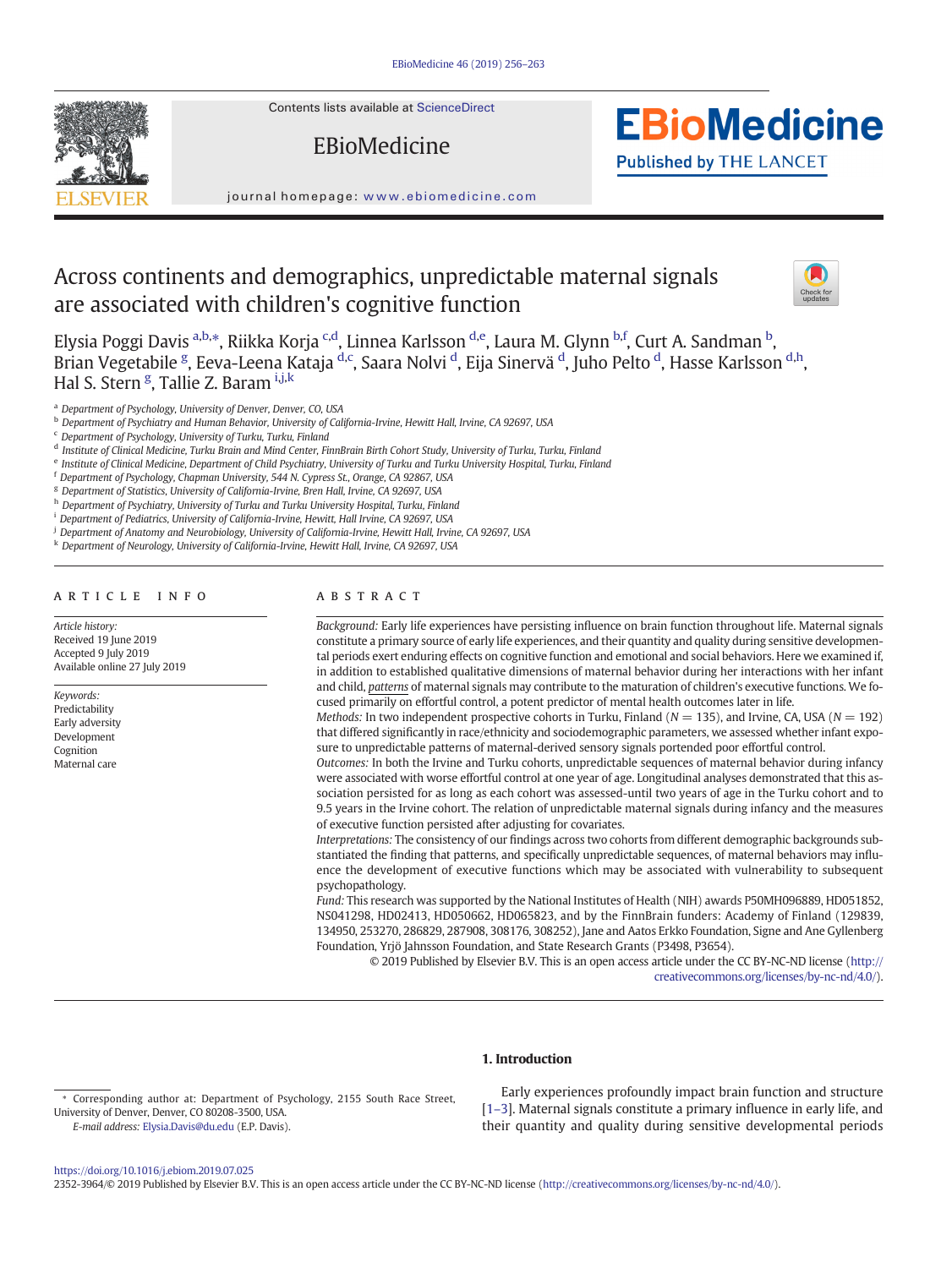#### Research in Context

#### Evidence before this study

The evidence that early experiences including maternal mental health and quality of maternal care profoundly influence a child's neurodevelopment is undisputed. Notably, existing literature focuses primarily on quality of maternal signals, including sensitivity and responsiveness, but not on their patterns. It also is known that patterned sensory signals to the developing brain are necessary for the maturation of sensory circuits (e.g., auditory, visual), but it is not established if sensory signals and their patterns influence the maturation of circuits underlying cognitive and emotional functions. There is now evidence in experimental animals that exposure to unpredictable maternal signals has long-term consequences on cognitive and emotional brain systems. Indeed, we recently found that exposure to unpredictability early in life impacts memory in both human children and experimental systems (rats).

#### Added value of this study

There are three major contributions of the current study. First, rather than assessing only quantity or quality of maternal care, we evaluated how *patterns* of maternal signals to the infant predict developmental outcomes. Second, we demonstrate the novel relation of patterns of maternal signals with infant and child outcome in two independent cohorts in California and Finland. Third, we provide important support for the emerging concept that unpredictable patterns of sensory signals are related to effortful control, an aspect of executive function that has broad consequences for mental health.

#### Implications of all the available evidence

Patterns of maternal signals to her infant may play a fundamental role in shaping brain development. Because unpredictable maternal sensory signals may be a form of early adversity they may contribute to the established effects of previously defined early-life adversity. The enduring associations between early-life unpredictability and executive function through 9 years of age suggests that this early exposure contributes to a developmental trajectory leading to increased vulnerability to subsequent psychopathology.

exert enduring effects on infant, child and adult emotional, cognitive and social behaviors in humans, nonhuman primates and rodents [4–[6\]](#page-8-0). An extensive literature documents the critical importance of sensitive and responsive care and a secure attachment relationship [\[4,5,7](#page-8-0)], including dyadic synchrony, as critical determinants of optimal development of cognitive and emotional brain functions [[8,9](#page-8-0)]. We evaluated the novel possibility that patterns of maternally derived sensory signals are associated with the development of executive functions.

Sensory signals from the environment are required for the maturation of brain circuits that underlie specific functions [\[10,11\]](#page-8-0). For example, light and visual patterns during a sensitive developmental period are mandatory for normal maturation of the visual system [[10\]](#page-8-0), and sound and tone-patterns are required for the full development of hearing and the auditory circuit [[12\]](#page-8-0). However, it is unknown whether specific patterns of sensory signals are required for normative maturation of emotional and cognitive circuits in humans. In experimental animals we have discovered that patterns and specifically unpredictability and fragmentation of maternal signals during infancy impaired cognitive function and promoted anhedonia in adolescent rats [\[13](#page-8-0)–15]. Recently we showed that unpredictable maternal sensory signals during infancy led to subsequent cognitive impairments in both humans and rodents [\[16](#page-9-0)].

Here we evaluated whether infant exposure to unpredictable maternal signals was associated with reduced effortful control during infancy and childhood. This key element of executive function, effortful control, involves the ability to regulate behavior and attention [\[17,18](#page-9-0)]. The beginnings of executive function/effortful control emerge around 10–12 months of age and executive functions rapidly develop during childhood [[19](#page-9-0),[20\]](#page-9-0). We focused on effortful control because it is influenced by early experiences [\[21](#page-9-0)] and deficits in effortful control are a significant predictor of later psychopathology [[17](#page-9-0),[22](#page-9-0)]. In two human cohorts that differ socio-demographically followed prospectively in Turku, Finland and Irvine, California, we examined whether patterns of maternal signals to her infant influenced child effortful control.

#### 2. Methods

We evaluated the relation between degree of unpredictability of maternal sensory signals and subsequent effortful control of the infants and children in two cohorts (see [Fig. 1](#page-4-0) for overview of study protocol). Degree of unpredictability of maternal sensory signals was evaluated in the context of a free-play interaction at 6 and 12 months (Irvine Cohort) and 8 months (Turku Cohort). Unpredictability of maternal signals to her infant was defined in terms of entropy rates [\[16](#page-9-0)]. The entropy rate was computed from real-time observations of maternal behaviors that convey sensory information to the infant. To evaluate the relation between early maternal unpredictability on child effortful control, children were assessed in the Irvine and Turku Cohorts at one year of age followed by assessments in the Turku Cohort at 2 years of age and in the Irvine Cohort at 5, 6.5 and 9.5 years of age.

#### 2.1. Participants

Irvine Cohort: Study participants included 192 mothers and their children (91 girls, 101 boys) participating in a longitudinal study evaluating the role of early life experiences on development. Women who were English-speaking, non-smokers, over the age of 18, with a singleton pregnancy, and for whom there was no evidence of drug or alcohol use during pregnancy were eligible. The study participants included in these analyses were the 192 women for whom video recordings of maternal-child interactions and child outcomes were available and for whose children we had at least one effortful control measure. Descriptive information for the sample appears in [Table 1](#page-4-0). Unpredictability of maternal sensory signals was evaluated when children were 6 months (Mean age  $= 6.09$ , SD  $= 0.3$ ) and 1 year (Mean age  $= 1.02$ , SD  $=$ 0.05) of age and then averaged as an index of exposure to maternal unpredictability throughout infancy. If a child was missing an entropy rate measure at one of the time points, the missing value was imputed from a regression model relating the entropy rate between the two time points. Child effortful control was assessed initially at the 1-year visit  $(n = 166)$ . Longitudinal evaluation of effortful control continued at 5 years (M = 5.28, SD = 0.49, n = 115), 6.5 years (M = 6.52, SD = 0.15,  $n = 77$ ), and 9.5 years (M = 9.60, SD = 0.70,  $n = 124$ ). All procedures were approved by the Institutional Review Board for Protection of Human Subjects at the University of California-Irvine. Each mother provided written and informed consent for herself and her child, and children provided written assent at the study visit at 9.5 years of age.

Turku Cohort: Study participants included 135 mothers and their children (68 male, 67 female) that were a subset of the large FinnBrain Birth Cohort Study and its Focus Cohort, a nested case-control population [\[23\]](#page-9-0). The subset comprised mothers with high or low psychological distress based on self-report measures collected during gestational weeks 14, 24 and 34. Women with at least two positive screens for distress (i.e., twice by the same instrument or once in two different instruments) were identified as having high prenatal psychological distress.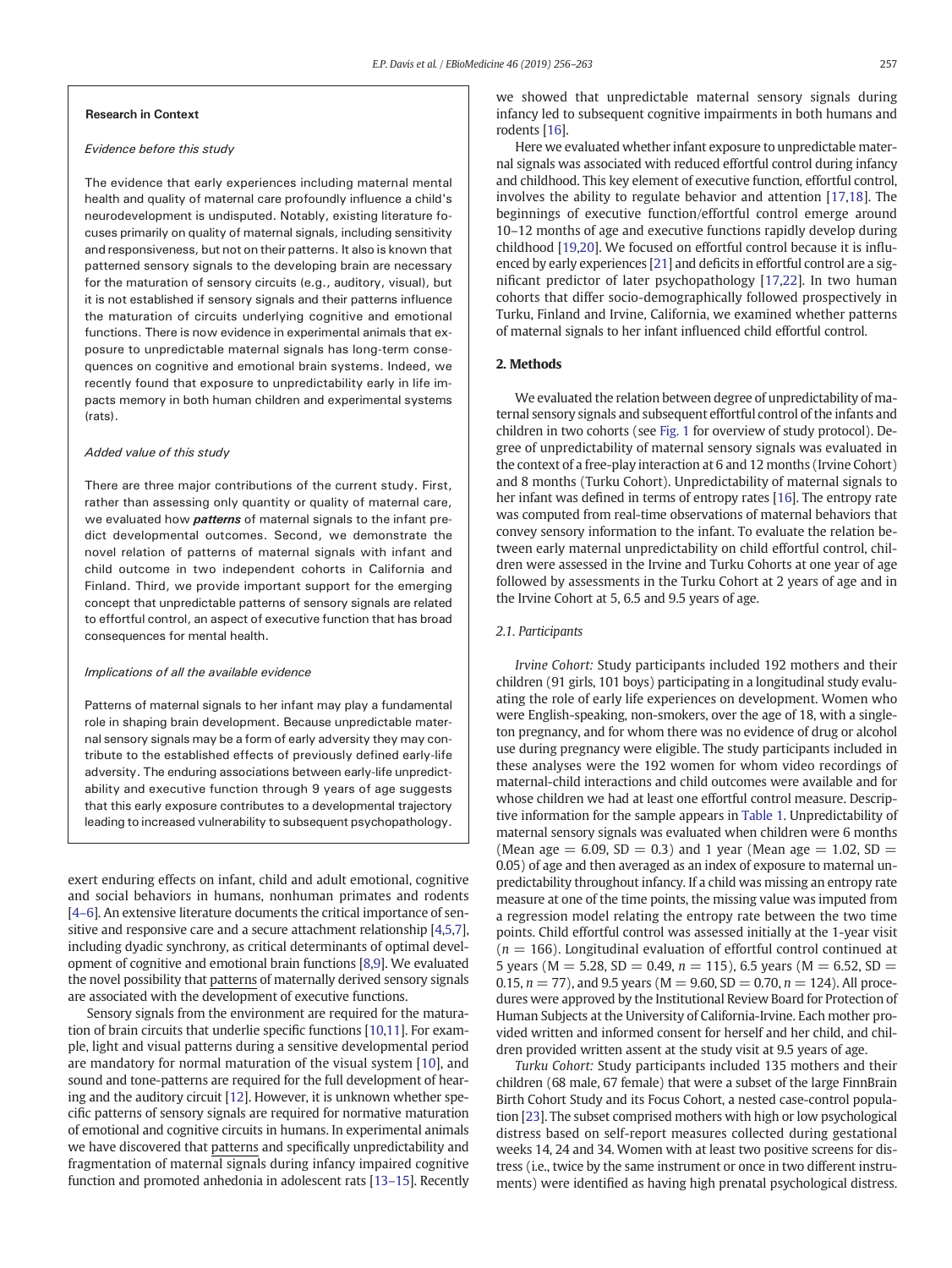<span id="page-4-0"></span>

Fig. 1. Study overview and time for data collection for the Irvine and the Turku cohorts.

Three selected cut-points were employed: First, depression on the Edinburgh Postnatal Depression Scale (EPDS) that is widely used during pregnancy and postpartum  $[24,25]$  ( $> 11$  points/max score 30); second, anxiety on the Symptom Checklist-90 (SCL-90) [\[26](#page-9-0)] (anxiety scale  $>9$ points /max score 40); third, pregnancy-anxiety on the Pregnancy-Related Anxiety Questionnaire-Revised (PRAQ-R) [[27](#page-9-0)] (> 33 points/ max score 50). Controls represented mothers who scored below the following thresholds in the same questionnaires at all time points for all measures: EPDS <7 points,  $SCL < 5$  points, PRAQ- $R < 26$  points. After the collection of the pregnancy data of the whole FinnBrain Birth Cohort, the psychological distress group eventually comprised 20% and the control group 27% of all women in the FinnBrain Cohort (Table 1). Participants in the present investigation were the 135 women for whom video recordings of maternal-child interactions and child outcomes were available. Unpredictability of maternal sensory signals was evaluated when children were 8 months old. Child effortful control was assessed at 1 year (M age  $= 1.04$  years, SD  $= 0.03$ ,  $n = 126$ ) and

#### Table 1

| . |                                                               |  |  |  |
|---|---------------------------------------------------------------|--|--|--|
|   | Demographic characteristics for the Irvine and Turku Cohorts. |  |  |  |

|                                                    | Irvine cohort<br>$(N = 192)$ | Turku cohort<br>$(N = 135)$ |
|----------------------------------------------------|------------------------------|-----------------------------|
| Maternal Race/Ethnicity (%)                        |                              |                             |
| Latina                                             | 27.1                         | $\Omega$                    |
| Black                                              | 2.6                          | $\Omega$                    |
| Asian                                              | 8.3                          | $\Omega$                    |
| Non-Hispanic White                                 | 51.6                         | 100                         |
| Other                                              | 10.4                         | $\Omega$                    |
| Maternal Age at Delivery (years)                   | 30.2 (5.47)                  | 31.2 (4.07)                 |
| <b>Education in years</b>                          | 15.52 (2.37)                 |                             |
| Education (%)                                      |                              |                             |
| High School or Less                                | 13.5                         | 8                           |
| Some College, Associates or Vocational             | 40.7                         | 12                          |
| Degree                                             |                              |                             |
| 4-year College Degree                              | 28.6                         | 43                          |
| Graduate Degree                                    | 17.2                         | 37                          |
| Income                                             | 60,778 (33,770)              | 20,187 (8333)               |
|                                                    | dollars                      | Euros                       |
| Cohabitation Status (% Married or<br>cohabitating) | 88                           | 93                          |
| Maternal anxiety <sup>a</sup>                      | 17.0(5.0)                    | 3.68(5.27)                  |
| Maternal Depressive symptoms <sup>a</sup>          | 4.4(4.6)                     | 5.20(5.11)                  |
| Child Sex (% female)                               | 47.4                         | 49.6                        |
| Entropy Rate (mean)                                | 0.82(0.16)                   | 0.88(0.17)                  |
| Effortful Control 1 yr.                            | 4.8(0.62)                    | 5.06(0.67)                  |
| Effortful Control 2 yrs.                           | N/A                          | 4.99(0.57)                  |
| Effortful Control 5 yrs.                           | 5.2(0.6)                     | N/A                         |
| Effortful Control 9.5 yrs.                         | 3.4 $(5)^{b}$                | N/A                         |
| <b>Flanker Task</b>                                | 76.7% (22.7)                 | N/A                         |

 $^{\rm a}$  Maternal anxiety was evaluated with the STAI and maternal depressive symptoms with the EPDS in the Irvine Cohort. In the Turku cohort maternal anxiety was evaluated with the SCL anxiety scale and maternal depressive symptoms with the EPDS scale. For details on these measures see the Methods.

 $<sup>b</sup>$  The Likert scale is 1-5 at 9 years and 1-7 at all other ages-based on validated versions</sup> of these measures. Data were standardized within each age for all analyses.

2 years (M age = 2.13 years,  $SD = 0.11$ ,  $n = 112$ ). All procedures were approved by the Ethics Committee of the Hospital District of Southwest Finland. Each mother provided written and informed consent for herself and her child.

Data Statement: Data from the Irvine Cohort are publically available. Current Finnish legislation does not allow publication of datasets from medical research. The anonymized dataset is available upon request. Requests should be submitted to statistician Juho Pelto (juho. [pelto@utu.](mailto:pelto@utu.fi)fi).

#### 2.2. Measuring the degree of unpredictability of maternal sensory signals

Coding maternal sensory signals. The degree of unpredictability of maternal sensory signals was quantified using the entropy rate of a sequence of behavioral observations derived from behavioral coding of a play interaction of mother and child as previously described (see [\[16\]](#page-9-0)). Briefly, mothers were video-recorded interacting with their infants in a semi-structured 10-min play episode at 6 months and 1 year in the Irvine Cohort and at 8 months in the Turku Cohort. During this play interaction, mothers were given a standard set of age-appropriate toys and instructed to play with their infants as they would at home. Maternal behaviors that provide auditory, visual, or tactile sensory signals to the child were coded on a moment-to-moment basis from digital video recordings using The Observer XT 11 (Noldus). Auditory signals included all maternal vocalizations (e.g., talking, laughing). Visual signals included maternal manipulation of a toy or object while the infant was visually attending. Tactile signals involved all instances of physical contact (e.g., holding, touching) initiated by the mother. Coders were blind to all other information on study participants. Interrater reliability was calculated for 20% of the videos and averaged 89% for the Irvine Cohort and 86% for the Turku Cohort. Additional information on the details of behavioral coding, including the training manual are found in [[16\]](#page-9-0) and at <https://contecenter.uci.edu/shared-resources>.

Quantifying unpredictability of maternal sensory signals (entropy rate). Identical procedures were used in the two cohorts to quantify the extent to which sequences of maternal sensory signals were unpredictable, as described in Davis et al., 2017 [[16\]](#page-9-0). Our approach focused on the conditional probabilities of transitioning between different combinations of maternal visual, auditory and tactile sensory signals, considering all eight possible combinations of these sensory signals (presence/absence of input of each of the three types of sensory signals). For example, a mother might be speaking to the child while showing her a toy (auditory and visual input). If she additionally picked up the child (tactile input) so that she now provides auditory, visual, and tactile input, then this would be considered a transition to a different combination of sensory signals. The transitions were modeled as changes in the state of a discrete-state Markov process and the entropy rate of the process was taken as a measure of unpredictability. Notably, the use of alternative Markov chain models (2nd order and 3rd order), as well as a non-parametric approaches based on theoretical results relating data compression to entropy, led to highly consistent results (Spearman's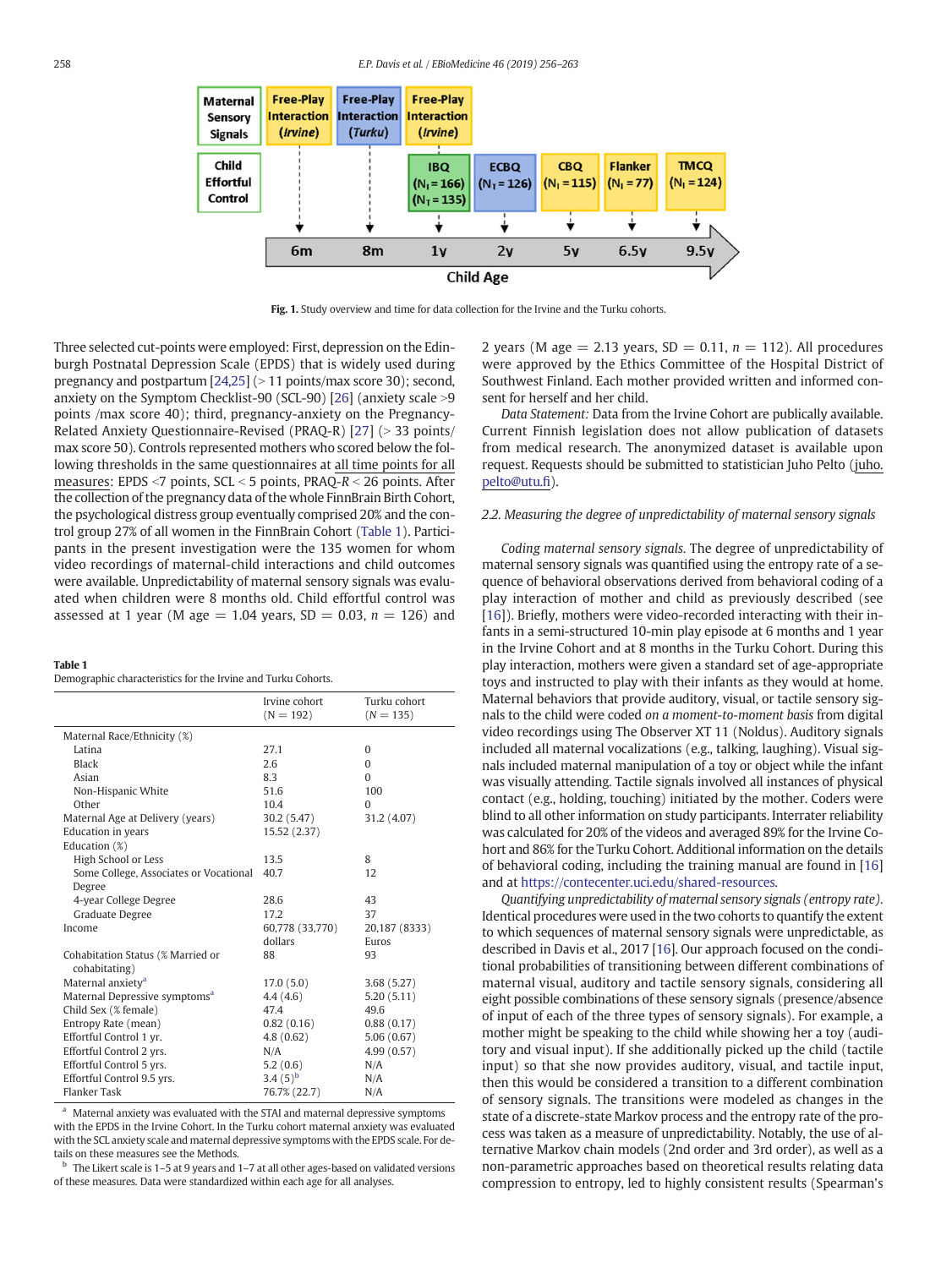rank correlations for the resulting entropy measures ranged from 0.91 to 0.98) [[28\]](#page-9-0). We therefore used the entropy rate of a sequence of behaviors as a measure of how random or uncertain a mother's next behavior would appear to an observer (including her infant) who was making a guess based on the most recently observed behavior. If one behavior always followed another (e.g., speech was always followed by touch), than this would be highly predictable and there would be little uncertainty for the observer (low entropy rate). In contrast, if the likelihood of one behavior following another is random than this would be unpredictable (high entropy rate). Entropy rate can vary between a minimum value of zero, when a process is perfectly predictable, to a maximum value of 2.807 (the logarithm (base two) of the number of possible transitions (7) of sensory signals at each step), when all possible transitions are equally likely and maternal signals are most unpredictable. Additional details regarding the calculation of entropy and a description of an R software package for calculating entropy rate are provided in Davis et al., 2017 [\[16](#page-9-0)] and available at [https://contecenter.](https://contecenter.uci.edu/shared-resources/) [uci.edu/shared-resources/](https://contecenter.uci.edu/shared-resources/).

#### 2.3. Measuring effortful control in children

#### 2.3.1. Maternal report

The infant and child temperament questionnaires employed in this investigation were selected as developmentally and age appropriate measures designed to evaluate individual differences in effortful control throughout infancy and childhood. The authors created age appropriate versions of this temperament measure for each of the ages assessed in this study. Each version was designed to measure the same underlying temperament construct at different ages [\[29](#page-9-0)].

Infant assessment: Child Orienting/Regulation, as a precursor to effortful control, was assessed at one year of age in both the Irvine and Turku Cohorts using the 60-item Orienting/Regulation scale of the Infant Behavior Questionnaire - Revised (IBQ-R) [[29\]](#page-9-0). This measure has been used extensively in developmental research and items probe infant responses to specific and frequently occurring situations to reduce observer bias. The IBQ-R psychometric properties provide evidence of the instrument's reliability and validity [[29\]](#page-9-0). The Orientating/Regulation scale assesses regulatory functions that are consistent with the development of executive function [\[30](#page-9-0)]. There are shifts in regulatory function from infancy through childhood and thus, the infant scales assess early components (or precursors) to the development of more mature executive function abilities during childhood [[29\]](#page-9-0).

Childhood assessments: During childhood as frontal regions involved in executive function mature, the ability to engage in effortful regulation of attention and behavior increase. The temperament questionnaires employed probe effortful control abilities with age appropriate items [\[18](#page-9-0)]. Child effortful control was measured at 2 years with the 32-item Effortful Control scale of the Early Childhood Behavior Questionnaire – Revised (ECBQ-R) in the Turku cohort [\[18](#page-9-0)]. At 5 years, the 60-item Effortful Control scale of the Children's Behavior Questionnaire (CBQ) was employed (in the Irvine Cohort), and at 9.5 years we used the 48 item Effortful Control scale of the Temperament in Early Childhood Questionnaire (TMCQ; also in the Irvine Cohort).

Similar to the IBQ, these instruments (ECBQ, CBQ and TMCQ) were developed to reduce the possibility of maternal reporting bias by asking about specific behaviors in defined situations, rather than asking for judgments about child temperament or behaviors. Prior research suggests that these scales exhibit good internal reliability and validity [\[29,31](#page-9-0)], consistency between parent report and home and laboratory observations [[32](#page-9-0),[33](#page-9-0)], as well as good stability over time [[18\]](#page-9-0). Indeed, in our study effortful control was correlated over time with moderate stability from infancy to childhood [Irvine Cohort  $(r(\text{age } 1, \text{age } 5))$  = 0.28, r(age 1, age 9.5) = 0.39, Turku Cohort (r(age 1, age 2) = 0.56] and a high degree of stability within childhood  $[r(\text{age } 5, \text{age } 9.5)$  = 0.71)]; all of these were statistically significant ( $p < .01$ ).

#### 2.3.2. Direct behavioral evaluation

Child effortful control was assessed at 6.5 years using the Flanker task [\[34](#page-9-0)]. The Flanker task is designed to measure response inhibition and requires the ability to resolve conflicts when competing information is present. Participants were presented with five arrows and were instructed to press the left or right response button based upon the direction of the center arrow (target). They were instructed to ignore the surrounding arrows (flankers), which were either congruent or incongruent with the center arrow. The task consisted of 24 congruent and 24 incongruent trials. Each set of arrows was presented until the child responded (maximum of 5000 ms) with a 750-ms inter-trial interval. Prior to the scored 48-trial task, 20 practice trials were completed which consisted of eight trials where only the middle arrow was presented, and 12 trials where all five arrows were presented (6 congruent, 6 incongruent). Percent correct on incongruent trials was used in analyses as the outcome measure of child response inhibition, with higher scores representing better inhibitory control. Flanker performance at age 6.5 years was associated with maternal report of effortful control at ages 5 ( $r = 0.21$ ) and 9.5 years ( $r = 0.37$ ), but not at 1 year ( $r =$  $-0.02$ ).

#### 2.3.3. Assessment of maternal mental health

Maternal symptoms of anxiety and depression were assessed in both cohorts during the postnatal period when patterns of maternal behavior were assessed. In the Irvine cohort, the EPDS and the State Anxiety Inventory (STAI) were administered at 6 and 12 months. Scores were highly correlated ( $r = 0.80$ ,  $p < .01$ ) for the EPDS and STAI and thus were averaged to create an index of maternal mental health. In the Turku cohort, SCL and EPDS scores at 6 months were highly correlated  $(r = 0.68, p < .01)$  and an average score for the index of maternal health was used in the analyses.

#### 2.4. Analysis plan

For all outcome measures our analysis strategy initially considered associations without adjusting for covariates. Next, linear model analyses with covariates (as discussed below) were used to investigate the contribution of unpredictability to effortful control after covarying for other risk factors. A priori power analyses for the Irvine Cohort suggested that entropy rate was associated with an increase in the proportion of explained variance for cognitive scores from 0.29 to 0.32. The sample size of the Irvine Cohort ( $N = 192$ ) provides power 0.80 to detect the effect. The validation/replication Turku Cohort required a smaller sample size  $(N = 135)$ .

#### 2.4.1. Covariates and possible confounding factors

Several factors that might influence maternal behaviors based on the prior literature were investigated as covariates. These factors include maternal mental health (anxiety and depression), maternal age, maternal marital status, race/ethnicity, education and income. Additional factors such as sex have been shown to be related to a child's effortful control. Covariates that were significantly associated with unpredictability or effortful control (see supplement Tables 1 and 2) were included in the linear regression analyses described below. In the Irvine cohort, mothers with higher psychological distress (i.e., depression and anxiety symptoms), lower household income, lower education, not married or cohabitating and younger age, provided more unpredictable sensory signals to their infants. Consistent sex differences also were observed in effortful control, and maternal age, income and education were related to this measure (supplement Tables 1 and 2). In the Turku Cohort, younger mothers and mothers with lower income provided more unpredictable sensory signals to their infants. In this cohort, maternal psychological distress was related to effortful control (supplement Table 1). Income and education were highly correlated  $(r > 0.6)$ ; therefore, to reduce issues related to co-linearity we included income in the final model. These final regression models for both cohorts thus tested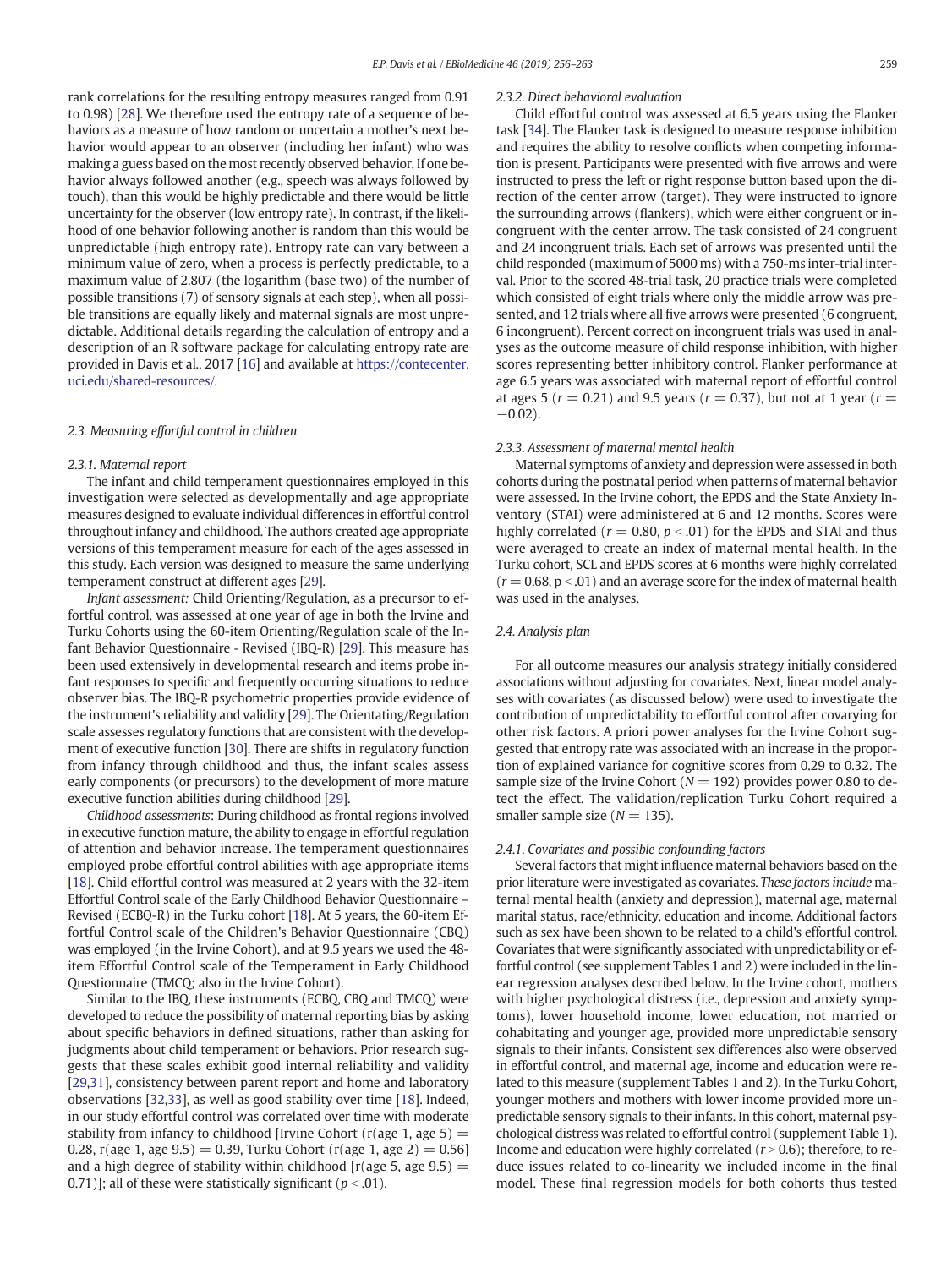covariates evaluating sociodemographic (income and maternal age), maternal psychological distress (depression and anxiety) and child (sex) factors.

#### 2.4.2. Relating degree of unpredictability of maternal sensory signals to effortful control in children

Unpredictability and effortful control at 1 year of age. Pearson correlations were used to assess the bivariate relation between unpredictability of maternal sensory signals (entropy rate), and child effortful control.

#### 2.4.3. Unpredictability of maternal sensory signals and effortful control longitudinal analysis

The relation between unpredictable maternal sensory signals and effortful control across infancy and childhood was assessed using a mixed linear model [[35\]](#page-9-0) treating effortful control as the dependent variable. In the Irvine cohort, to include all three time points (1 year, 5 years and 9.5 years) in a single analysis we first z-transformed each effortful control score within time point (to have mean zero and standard deviation one). The model included as independent variables time period (age 1 served as the reference group and indicators for the age 5 and age 9.5 measurements were included), sex (female  $= 0$ , male  $= 1$ ), and unpredictability (entropy rate). A similar model was used in the Turku Cohort with effortful control assessed at ages 1 and 2 years. The effortful control scores were similarly z-transformed within each age. The independent variables included in the model were time period (age 1 served as the reference group and indicator for the age 2 measurement), sex (female  $= 0$ , male  $= 1$ ), and unpredictability (entropy rate). The correlation resulting from having repeated observations of the same individuals was addressed through incorporation of random intercepts for individuals. The mixed models were fit using the lme4 package [[36\]](#page-9-0) in the R statistical computing environment [[37\]](#page-9-0). Longitudinal analyses were repeated with the inclusion of covariates as described above.

Unpredictability of maternal sensory signals and effortful control Flanker task. First, Pearson correlations were used to assess the strength of the relation between unpredictability of sensory signals (entropy rate) and performance on the Flanker task. Next, regression analyses were implemented to test the relation between predictability and the Flanker task after consideration of covariates as described above.

#### 2.5. Role of the funding source

Study funding sources had no influence on study design, on the collection, analysis, and interpretation of data, on the writing of the report or in the decision to submit the paper for publication.

#### 3. Results

Unpredictability of maternal signals and effortful control at 1 year of age. In both the Irvine and Finnish Cohorts, bivariate correlations revealed that unpredictable maternal sensory signals (higher entropy rate) were associated with low effortful control in infancy (Turku:  $r =$  $-0.28$ , p < .01; Irvine:  $r = -0.16$ , p = .04). [Fig. 2](#page-7-0) illustrates the distribution of all data points.

Unpredictability of maternal signals and effortful control - longitudinal analysis. The results of a mixed linear model analysis that incorporated the longitudinal data in each cohort demonstrated that infant exposure to unpredictable maternal sensory signals was associated with poor effortful control using data from infancy and childhood (1 year to 9.5 years in Irvine Cohort and 1 year to 2 years in the Turku Cohort; see [Table 2A\)](#page-7-0). Boys in both cohorts exhibited lower effortful control than girls. The sex effect was statistically significant in the Irvine cohort  $(p < .01)$ ; it trended in the same direction  $(p = .14)$  in the Turku Cohort (see [Table 2A](#page-7-0)).

Unpredictability of maternal signals and effortful control - Flanker task. Exposure to unpredictable maternal sensory signals (high entropy rate) was associated with poor effortful control on the Flanker task at 6.5 years of age ( $r = -0.34$ ,  $p < .01$ ).

Including this direct assessment, [Fig. 3](#page-8-0) illustrates that the relation between unpredictable sensory signals and effortful control in the Irvine Cohort persisted longitudinally throughout the four ages.

Consideration of confounding factors. As described in detail in the Methods section, we evaluated the consequences of unpredictability on effortful control at all ages after co-varying potential confounding factors. Focusing initially on socio-demographic factors that were related to unpredictable maternal signals (entropy rate) or effortful control, we examined income and maternal age. When these were included as covariates the association between unpredictability of maternal signals and report of effortful control remained at the level of a trend ( $p = .08$ ) in the Irvine Cohort and remained significant ( $p < .01$ ) in the Turku Cohort (see [Table 2B](#page-8-0) for results of the mixed linear model). Similarly, the relation between unpredictability of maternal signals and effortful control assessed with the Flanker task in the Irvine Cohort remained significant after co-varying household income and maternal age ( $\beta = -0.27$ ,  $t = -2.5$ ,  $p = .01$ ). Next, we evaluated maternal psychological distress. In both cohorts the association between unpredictability of maternal signals and child effortful control remained significant (Irvine  $p = .04$ ; Turku  $p = .02$ ) when maternal psychological distress was incorporated in the mixed linear model ([Table 2C](#page-8-0)). Similarly, the relation between unpredictability of maternal signals and effortful control assessed with the Flanker task remained significant after co-varying maternal distress ( $\beta = -0.33$ ,  $t = -3.0$ , p < .01). Thus, in cohorts from California, USA, and Turku, Finland, unpredictable sequences of maternal behavior towards her infant were associated with a reduction in executive function in her child, even after consideration of socio-demographic factors and maternal mental health (anxiety and depressive symptoms).

#### 4. Discussion

There are two key findings of this series of studies. First, in two prospective and longitudinal cohorts, one from Turku, Finland and the other from Irvine, California, infant exposure to unpredictable maternal sensory signals predicted poor effortful control. In the Irvine Cohort in which data was available through 9.5 years, this association persisted through childhood. Second, in both populations, the association between unpredictability of maternal signals persisted after covarying maternal mental health and other potential contributing factors such as socioeconomic status and sex of the child. Thus, unpredictable patterns of maternal signals may predict a crucial measure of executive function, effortful control, which contributes to mental health throughout life [[17\]](#page-9-0). Importantly, the demonstration of this association in two different populations on different continents, with varying cultural and demographic characteristics increases confidence in the findings and attests to the importance of unpredictable sequences of maternalderived signals to her infant in relation to development of executive functions.

Decades of empirical research have documented the importance of quality and quantity of maternal care, including dyadic synchrony, in shaping child development [\[4,5](#page-8-0),[7](#page-8-0)]. Here we added a novel parameter of maternal care that influences infant development: patterns. We applied an analytic method from information theory, entropy rate [[38](#page-9-0)], where unpredictable sequences of maternal sensory signals to the infant are characterized by high entropy rate [\[16](#page-9-0)], and demonstrated that unpredictability of maternal sensory signals to the infant contributed to measures of executive function across infancy and childhood, even after accounting for maternal mental health and socioeconomic factors in two cohorts.

The theoretical basis of the impact of unpredictable patterns on executive function derives from our evolving understanding of the maturation of brain circuits that execute complex behavior. Sensory signals early in life are critical for the maturation of sensory brain circuits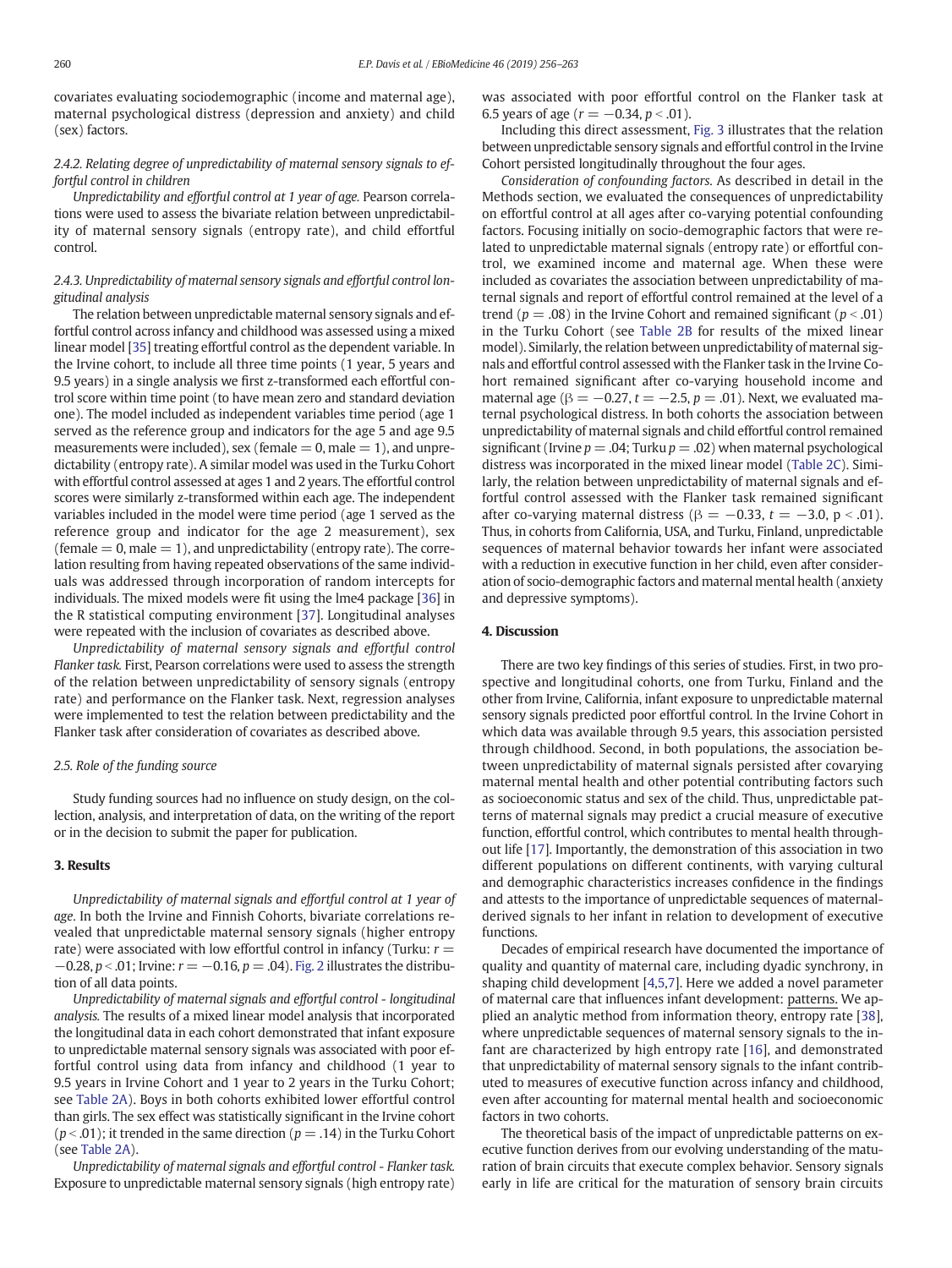<span id="page-7-0"></span>





Table 2A

Results of mixed linear model for effortful control in Irvine and in Turku cohorts.

| Irvine cohort              |          |               | Turku cohort |                           |          |               |      |
|----------------------------|----------|---------------|--------------|---------------------------|----------|---------------|------|
| Parameter                  | Estimate | Std.<br>Error | p            | Parameter                 | Estimate | Std.<br>Error | p    |
| Intercept                  | 0.95     | 0.31          | .02          | Intercept                 | 1.173    | 0.42          | .006 |
| Age 1 year<br>(reference)  |          |               |              | Age 1 year<br>(reference) |          |               |      |
| Age 5 years                | $-0.02$  | 0.09          | .84          | Age 2 years               | 0.02     | 0.09          | .81  |
| Age 9.5 years              | 0.02     | 0.09          | .82          |                           |          |               |      |
| Sex $(1 = M)$ ;<br>$0 = F$ | $-0.41$  | 0.12          | .0005        | $Sex (1 = M;$<br>$0 = F$  | $-0.23$  | 0.15          | .14  |
| <b>Entropy Rate</b>        | $-0.90$  | 0.376         | .01          | Entropy Rate              | $-1.20$  | 0.47          | .01  |

[\[10](#page-8-0),[11](#page-8-0)[,39](#page-9-0)]. For example, the requirement of patterned signals for refinement of auditory circuits has been demonstrated [[12](#page-8-0)]. Recent information indicates that patterned signals from the environment and the generation of patterned neuronal activity also critically influence the maturation of association/high-order brain networks in experimental rodent research [[40\]](#page-9-0). In experimental systems, environmental signals modulate circuit formation and refinement via activity-dependent strengthening of engaged synapses and pruning of others [\[41-43](#page-9-0)]. Unpredictable patterns similarly influence human behavior [[44\]](#page-9-0). Here we posit that patterns of maternal behavior also may influence maturation of the brain circuits involved in executive functions, such as effortful control.

Executive functions, including effortful control, evolve with age and are executed by specific brain circuits [[45,46](#page-9-0)]. These involve long-range associations of several regions of the prefrontal cortex (mPFC), including both medial and especially dorsal mPFC, with subcortical regions [\[47,48](#page-9-0)]. In analogy to behavioral studies demonstrating the evolution of effortful control in children and adolescents, functional MRI work has delineated the protracted maturation of the long-range effortful control pathways, and comparative studies have identified correlations between behavioral and imaging maturation [\[45](#page-9-0)]. Thus, in infants and young children, brain networks typically consist of short connections among neighboring regions [\[49](#page-9-0),[50\]](#page-9-0). In contrast, the long-range connections underlying aspects of effortful control, including the executive attention network, which includes the anterior cingulate cortex and adjacent mPFC, remain immature until young adulthood [\[51](#page-9-0)]. The present findings may indicate that early-life exposure to unpredictable signals impacts these brain networks resulting in the observed associations with effortful control.

The studies described here involved humans, where it is difficult to completely rule out alternative explanations. For example, genetics is difficult to control in human studies and a mother's genes both drive her behavior and are transmitted to the infant impacting development. Another factor that may have contributed to study findings are aspects of infant behavior and temperament that might influence maternal behavior patterns. Whereas these factors are difficult to experimentally manipulate in the human, they can be addressed in experimental animal models. In the controllable experimental animal system, we have minimized the effects of genetic and of infant contribution by mixing pups from several litters and randomly distributing them to dams. Then, dams were randomly assigned to typical cages or to those promoting unpredictable behaviors. Thus, any genetic effects of the dam or pups as well as intrinsic pup-generated influences are minimized. In these conditions, we have identified a striking influence of unpredictability and fragmentation of maternal behaviors on cognitive outcome in the pups, with deficits that persist to adulthood and middle age [\[16](#page-9-0),[52\]](#page-9-0); a finding that has been replicated extensively [\[53](#page-9-0),[54\]](#page-9-0).

Fig. 2. Early-life exposure to unpredictable maternal sensory signals (high entropy rate) is associated with lower effortful control in 2 distinct prospective cohorts, in Turku, Finland (blue) and in Irvine, California (gold).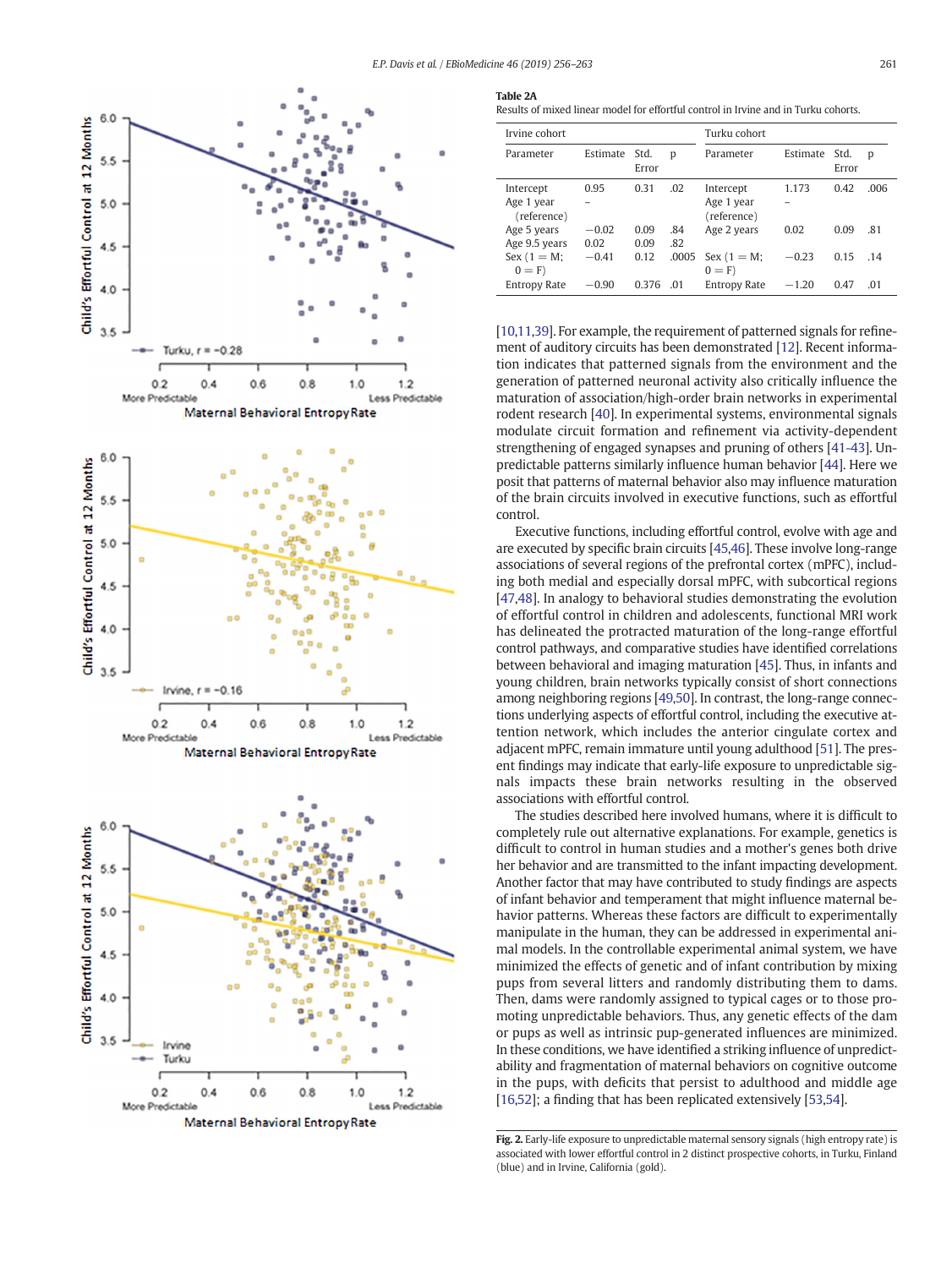<span id="page-8-0"></span>

Fig. 3. Bivariate correlations between unpredictable maternal sensory signals and child effortful control illustrate that the relation between unpredictable maternal sensory signals and effortful control persists through 9.5 years of age.

#### Table 2B

Results of mixed linear model for effortful control with sociodemographic covariates in Irvine and in Turku cohorts.

| Irvine cohort                                 |                         |                      |                   | Turku Cohort                           |                           |                       |                   |
|-----------------------------------------------|-------------------------|----------------------|-------------------|----------------------------------------|---------------------------|-----------------------|-------------------|
| Parameter                                     | Estimate                | Std.<br>Error        | p                 | Parameter                              | Estimate                  | Std.<br>Error         | p                 |
| Intercept<br>Age 1 year<br>(reference)        | 0.74                    | 0.31                 | .02               | Intercept<br>Age 1 year<br>(reference) | 1.06                      | 0.79                  | .19               |
| Age 5 years<br>Age 9.5 years                  | 0.02<br>0.01            | 0.09<br>0.09         | .83<br>.87        | Age 2 years                            | 0.02                      | 0.09                  | .81               |
| Sex $(1 = M)$<br>$0 = F$                      | $-0.42$                 | 0.12                 | .0003             | Sex $(1 = M)$<br>$0 = F$               | $-0.23$                   | 0.15                  | .14               |
| <b>Entropy Rate</b><br>Income<br>Maternal Age | $-0.65$<br>0.07<br>0.12 | 0.38<br>0.07<br>0.07 | .08<br>.29<br>.08 | Entropy Rate<br>Income<br>Maternal Age | $-1.20$<br>0.002<br>0.004 | 0.548<br>0.06<br>0.02 | .01<br>.97<br>.86 |

#### Table 2C

Results of mixed linear model for effortful control with maternal psychological distress as a covariate.

| Irvine cohort                                |              |               |            | Turku cohort                                 |          |               |     |
|----------------------------------------------|--------------|---------------|------------|----------------------------------------------|----------|---------------|-----|
| Parameter                                    | Estimate     | Std.<br>Error | D          | Parameter                                    | Estimate | Std.<br>Error | p   |
| Intercept<br>Age 1 year<br>(reference)       | 0.77         | 0.29          | .01        | Intercept<br>Age 1 year<br>(reference)       | 1.05     | 0.43          | .02 |
| Age 5 years<br>Age 9.5 years                 | 0.03<br>0.02 | 0.09<br>0.09  | .74<br>.81 | Age 2 years                                  | 0.02     | 0.09          | .82 |
| $Sex (1 = M;$<br>$0 = F$                     | $-0.44$      | 0.11          | .0005      | $Sex (1 = M;$<br>$0 = F$                     | $-0.19$  | 0.15          | .23 |
| <b>Entropy Rate</b>                          | $-0.71$      | 0.35          | .04        | Entropy Rate                                 | $-1.09$  | 0.47          | .02 |
| Maternal<br>Psychological<br><b>Distress</b> | $-0.26$      | 0.06          | .0001      | Maternal<br>Psychological<br><b>Distress</b> | $-0.16$  | 0.09          | .07 |

The animal studies enable assessment of causality as well as of mechanisms. There is now evidence from cross species research that unpredictability of maternal signals influence the maturation of brain circuits involved in cognition (e.g., memory) in rats [[53](#page-9-0)] and cognitive function (memory) in both rats and human children [\[16](#page-9-0)]. The current work demonstrates that the association of unpredictability of maternal signals and measures of cognitive function may also be important in human populations. For example, in the Turku sample all women were on paid parental leave, likely accounting for the smaller

association between income and unpredictability as compared to the Irvine sample. However, in both samples, the association between unpredictability and effortful control was present and remained after covarying income.

In summary, the present findings provide cross-cultural evidence that early life exposure to unpredictability is an important influence on child development and adds significant variance to the prediction of outcomes beyond established factors.

#### Acknowledgements

This research was supported by the National Institutes of Health (NIH) awards P50 MH096889, R01 HD051852, R01 NS041298, R01 HD02413, R01 HD050662, R01 HD065823, and FinnBrain funders: Academy of Finland (No. 129839, 134950, 253270, 286829, 287908, 308176, 308252), Jane and Aatos Erkko Foundation, Signe and Ane Gyllenberg Foundation, Yrjö Jahnsson Foundation, and State Research Grants (No. P3498, P3654).

#### Author contributions

E.P.D., L.M.G., C.A.S., H.S., R.K., L.K., H.K. and T.Z.B. designed research; E.P.D., L.M.G., C.A.S., R.K., E.L.K, S.N., E.S., L.K. performed the research; B.V. and H.S. contributed new analytic tools; E.P.D., B.V., R.K., J.P. and H.S. analyzed data; and E.P.D., H.S., and T.Z.B. wrote the paper, and all authors provided critical evaluation of the manuscript.

#### Declaration of Competing Interest

Authors have no conflicts of interest to disclose.

#### Appendix A. Supplementary data

Supplementary data to this article can be found online at [https://doi.](https://doi.org/10.1016/j.ebiom.2019.07.025) [org/10.1016/j.ebiom.2019.07.025](https://doi.org/10.1016/j.ebiom.2019.07.025).

#### References

- [1] [Bale TL, Baram TZ, Brown AS, Goldstein JM, Insel TR, McCarthy MM, et al. Early life](http://refhub.elsevier.com/S2352-3964(19)30460-8/rf0005) [programming and neurodevelopmental disorders. Biol Psychiatry 2010;68\(4\):](http://refhub.elsevier.com/S2352-3964(19)30460-8/rf0005) [314](http://refhub.elsevier.com/S2352-3964(19)30460-8/rf0005)–9.
- [2] [Russo SJ, Murrough JW, Han M, Charney DS, Nestler EJ. Neurobiology of resilience.](http://refhub.elsevier.com/S2352-3964(19)30460-8/rf0010) [Nat Neurosci 2012;15\(11\):1475.](http://refhub.elsevier.com/S2352-3964(19)30460-8/rf0010)
- [3] [Sandi CH, Stress J. The social brain: behavioural effects and neurobiological mecha](http://refhub.elsevier.com/S2352-3964(19)30460-8/rf0015)[nisms. Nature Reviews Neuroscience 2015;16\(5\):290.](http://refhub.elsevier.com/S2352-3964(19)30460-8/rf0015)
- [Bowlby J. Research into the origins of deliquent behaviour. Br Med J 1950;1:570](http://refhub.elsevier.com/S2352-3964(19)30460-8/rf0020)-3. [5] [Landers MS, Sullivan RM. The development and neurobiology of infant attachment](http://refhub.elsevier.com/S2352-3964(19)30460-8/rf0025) [and fear. Dev Neurosci 2012;34\(2](http://refhub.elsevier.com/S2352-3964(19)30460-8/rf0025)–3):101–14.
- [6] [Tang AC, Reeb-Sutherland BC, Romeo RD, McEwen BS. On the causes of early life ex](http://refhub.elsevier.com/S2352-3964(19)30460-8/rf0030)[perience effects: evaluating the role of mom. Front Neuroendocrinol 2014;35\(2\):](http://refhub.elsevier.com/S2352-3964(19)30460-8/rf0030) [245](http://refhub.elsevier.com/S2352-3964(19)30460-8/rf0030)–51.
- [7] [Ainsworth MDS, Blehar MC, Waters E, Wall S. Patterns of Attachment. A Psycholog](http://refhub.elsevier.com/S2352-3964(19)30460-8/rf0035)[ical Study of the Strange Situation. Hillsdale: Earlbaum; 1978.](http://refhub.elsevier.com/S2352-3964(19)30460-8/rf0035)
- [8] [Beebe B, Messinger D, Bahrick LE, Margolis A, Buck KA, Chen H. A systems view of](http://refhub.elsevier.com/S2352-3964(19)30460-8/rf0040) [mother-infant face-to-face communication. Dev Psychol 2016;52\(4\):556](http://refhub.elsevier.com/S2352-3964(19)30460-8/rf0040)–71.
- [9] Feldman R. Mutual infl[uences between child emotion regulation and parent-child](http://refhub.elsevier.com/S2352-3964(19)30460-8/rf0045) [reciprocity support development across the](http://refhub.elsevier.com/S2352-3964(19)30460-8/rf0045) first 10 years of life: implications for de[velopmental psychopathology. Dev Psychopathol 2015;27\(4 Pt 1\):1007](http://refhub.elsevier.com/S2352-3964(19)30460-8/rf0045)–23.
- [10] [Espinosa JS, Stryker MP. Development and plasticity of the primary visual cortex.](http://refhub.elsevier.com/S2352-3964(19)30460-8/rf0050) [Neuron 2012;75\(2\):230](http://refhub.elsevier.com/S2352-3964(19)30460-8/rf0050)–49.
- [11] [Khazipov R, Sirota A, Leinekugel X, Holmes GL, Ben-Ari Y, Buzsaki G. Early motor ac](http://refhub.elsevier.com/S2352-3964(19)30460-8/rf0055)[tivity drives spindle bursts in the developing somatosensory cortex. Nature 2004;](http://refhub.elsevier.com/S2352-3964(19)30460-8/rf0055) [432\(7018\):758](http://refhub.elsevier.com/S2352-3964(19)30460-8/rf0055)–61.
- [12] [Takesian AE, Bogart LJ, Lichtman JW, Hensch TK. Inhibitory circuit gating of auditory](http://refhub.elsevier.com/S2352-3964(19)30460-8/rf0060) [critical-period plasticity. Nat Neurosci 2018;21\(2\):218](http://refhub.elsevier.com/S2352-3964(19)30460-8/rf0060)–27.
- [13] [Baram TZ, Davis EP, Obenaus A, Sandman CA, Small SL, Solodkin A, et al. Fragmenta](http://refhub.elsevier.com/S2352-3964(19)30460-8/rf0065)[tion and unpredictability of early-life experience in mental disorders. Am J Psychia](http://refhub.elsevier.com/S2352-3964(19)30460-8/rf0065)[try 2012;169\(9\):907](http://refhub.elsevier.com/S2352-3964(19)30460-8/rf0065)–15.
- [14] [Molet J, Heins K, Zhuo X, Mei YT, Regev L, Baram TZ, et al. Fragmentation and high](http://refhub.elsevier.com/S2352-3964(19)30460-8/rf0070) [entropy of neonatal experience predict adolescent emotional outcome. Transl Psy](http://refhub.elsevier.com/S2352-3964(19)30460-8/rf0070)[chiatry 2016;6:e702.](http://refhub.elsevier.com/S2352-3964(19)30460-8/rf0070)
- [15] [Bolton JL, Molet J, Regev L, Chen Y, Rismanchi N, Haddad E, et al. Anhedonia follow](http://refhub.elsevier.com/S2352-3964(19)30460-8/rf0075)[ing early-life adversity involves aberrant interaction of reward and anxiety circuits](http://refhub.elsevier.com/S2352-3964(19)30460-8/rf0075) [and is reversed by partial silencing of amygdala corticotropin-releasing hormone](http://refhub.elsevier.com/S2352-3964(19)30460-8/rf0075) [gene. Biol Psychiatry 2018;83\(2\):137](http://refhub.elsevier.com/S2352-3964(19)30460-8/rf0075)–47.